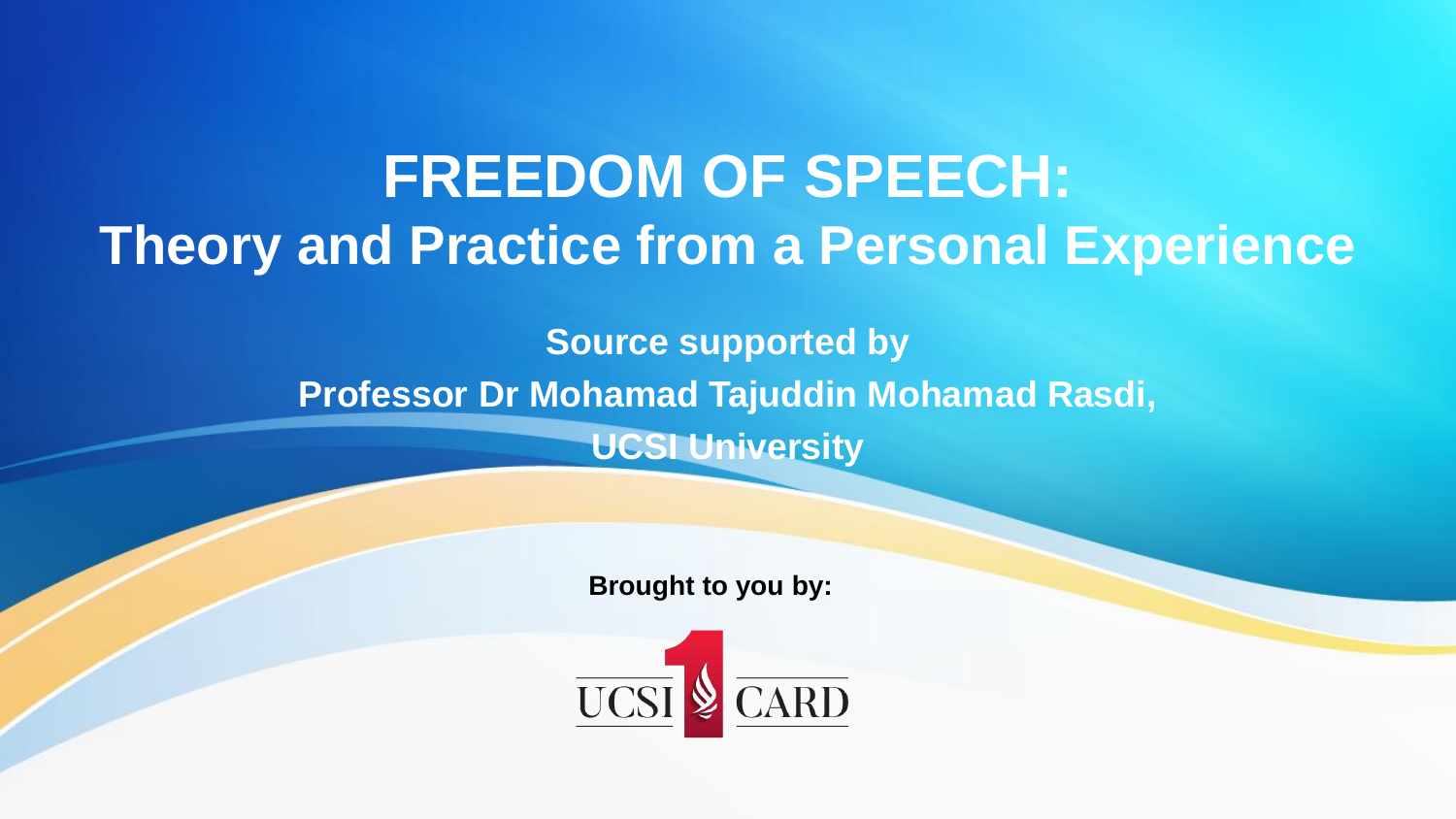#### **Issues**

• Is freedom of speech a choice in a modern society practising the model of democracy?

• Why must the free citizen practise it in lieu of perceived or obvious resistance from the state?

• How should freedom of speech be practised in a culture of racial and religious sensitivities?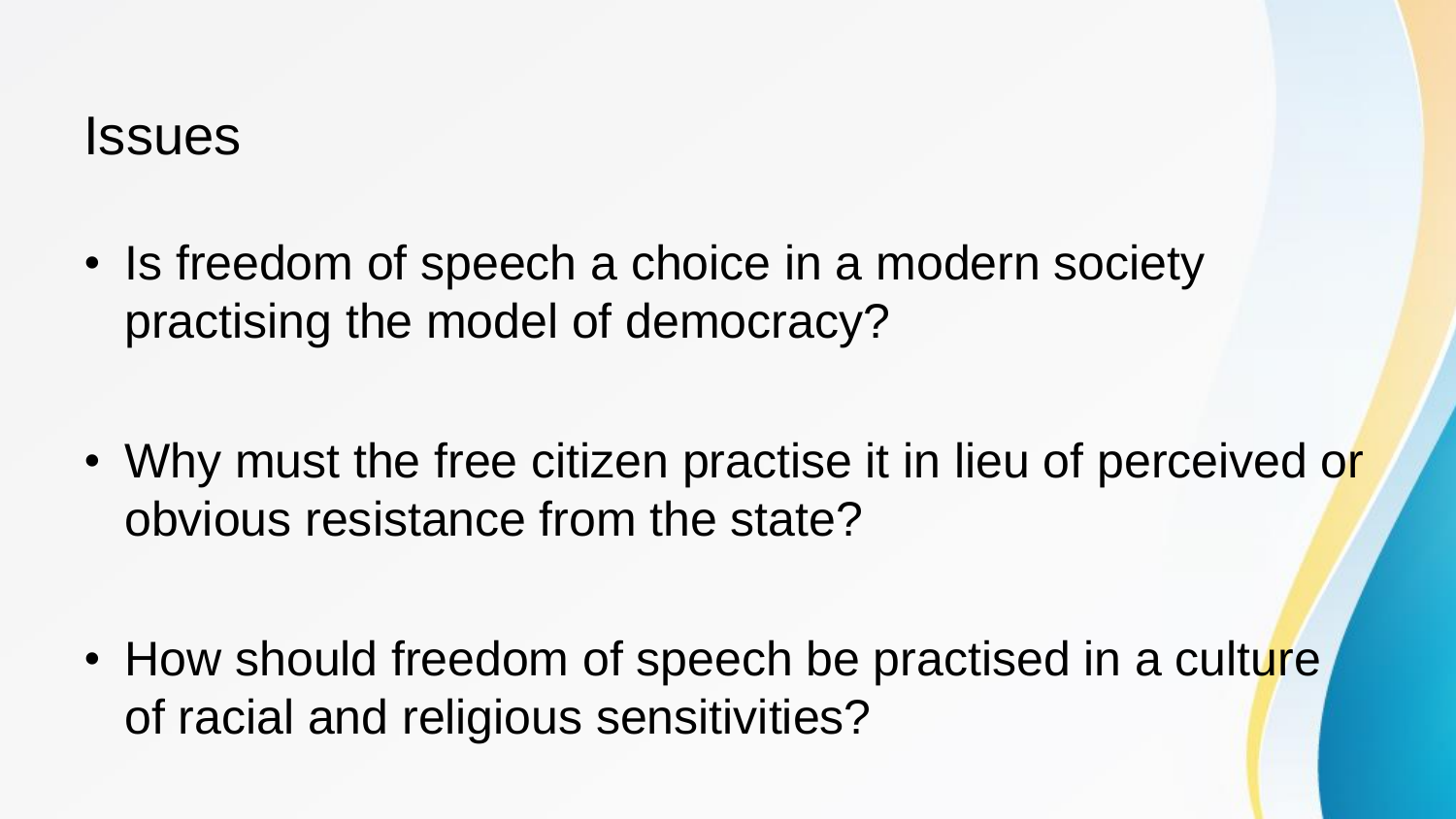### **Messages**

• Freedom of speech is NOT a choice but a requirement of free citizens.

• In a democracy the free citizen 'owns' the state apparatus.

• Simple rules of decorum, magnanimity and spiritual detachment must govern the will, the time, and the manner to speak.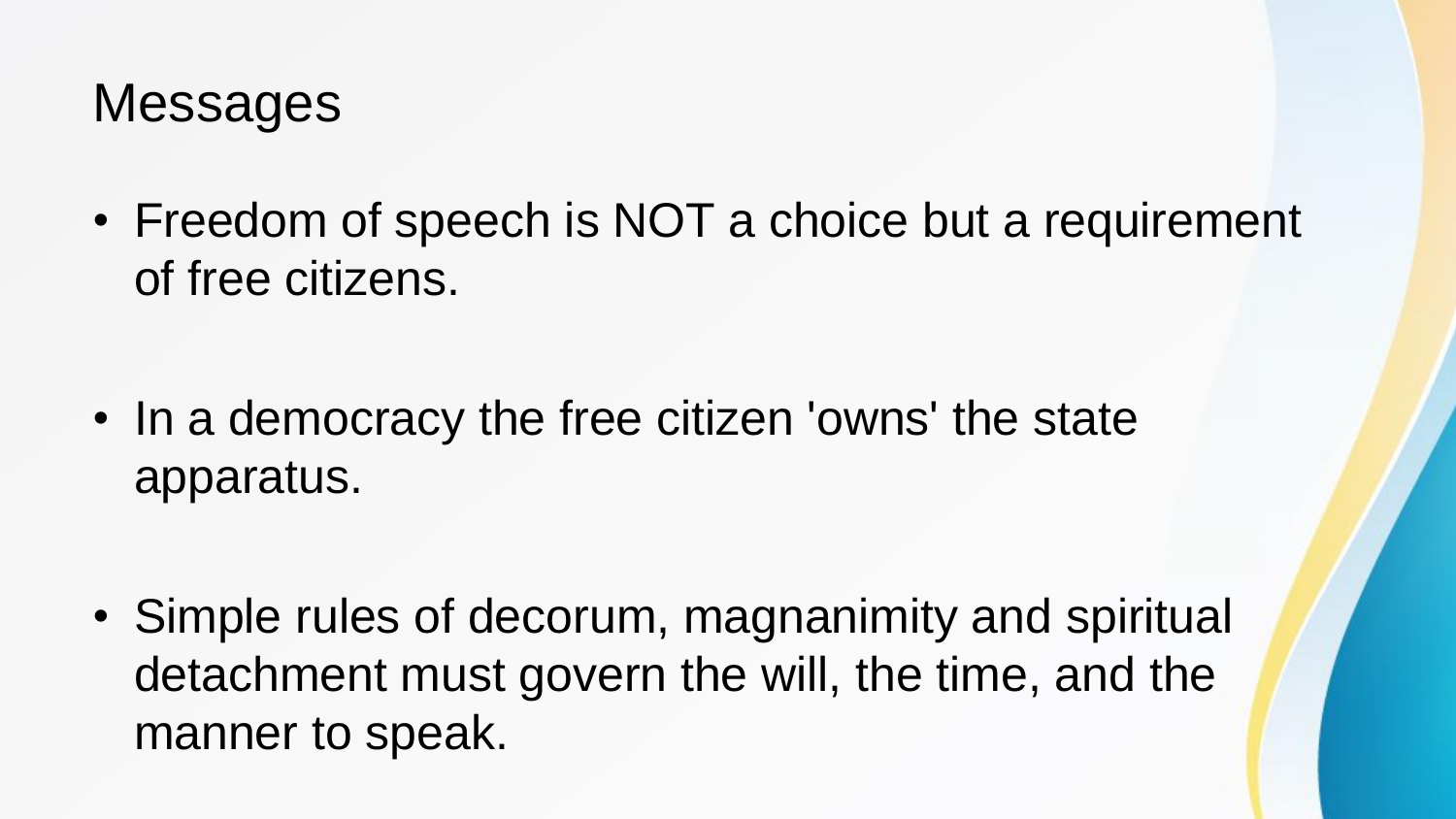### Why I practise freedom of speech?

- As an academic, I have been trained to see the root causes of things while others quarrel over symptoms of problems and issues. Who then is best to speak?
- In a democracy, the country is my responsibility as much as it is supposed to be the responsibility of the Elected Representative and the Civil Servant Institution.
- When the elected Representative and Civil Servant forget their place, the people need to remind them politely and in a determined manner.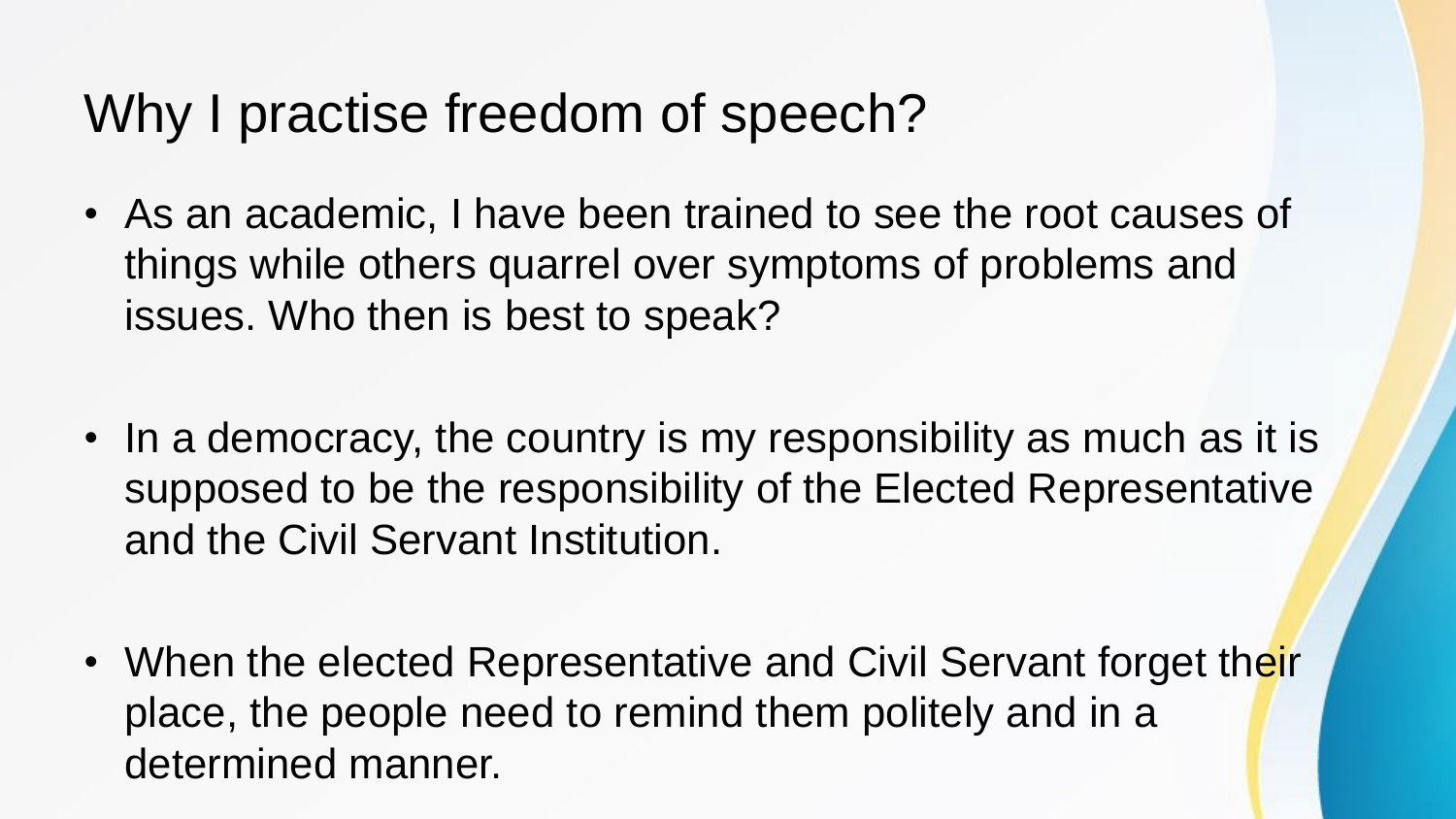#### Cont' - Why I practise freedom of speech?

- As a parent, I want only the best things for my children and what must be theirs as a birthright; adequate and clean sustenance, shelter and room to grow physically and intellectually.
- As a Muslim, the Prophet reminds us that each of us will be asked of our responsibilities on this earth in a *Day of Accounting*. The Rich, The Leader and the Academic will be first.
- In truth, we are all somewhat rich, lead somebody and know some things and so ALL are accountable!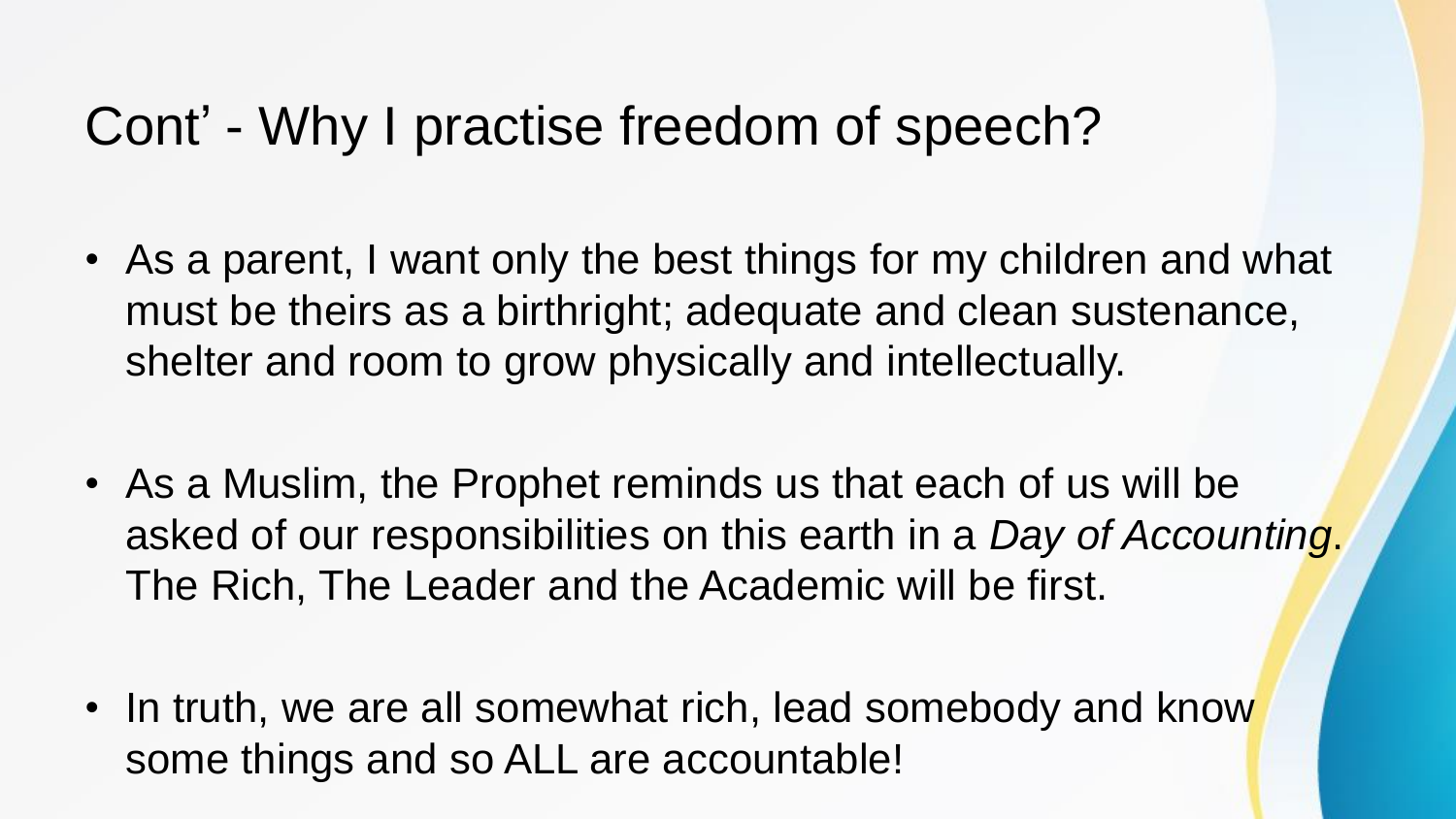### What I Speak and Write About?

- Education: Our primary, secondary and tertiary education, once good and decent, now produce mindless graduates prepped for a slave task and trained to think in a coconut shell. I argue for a more enlightened graduate that is critical, socially malleable, politically conscious and spiritually aware of the concept of the 'Larger Self'.
- Safety of Our Children; Death in National Service, death in buildings, death in a man-made environment, death in traffic mishaps in cities.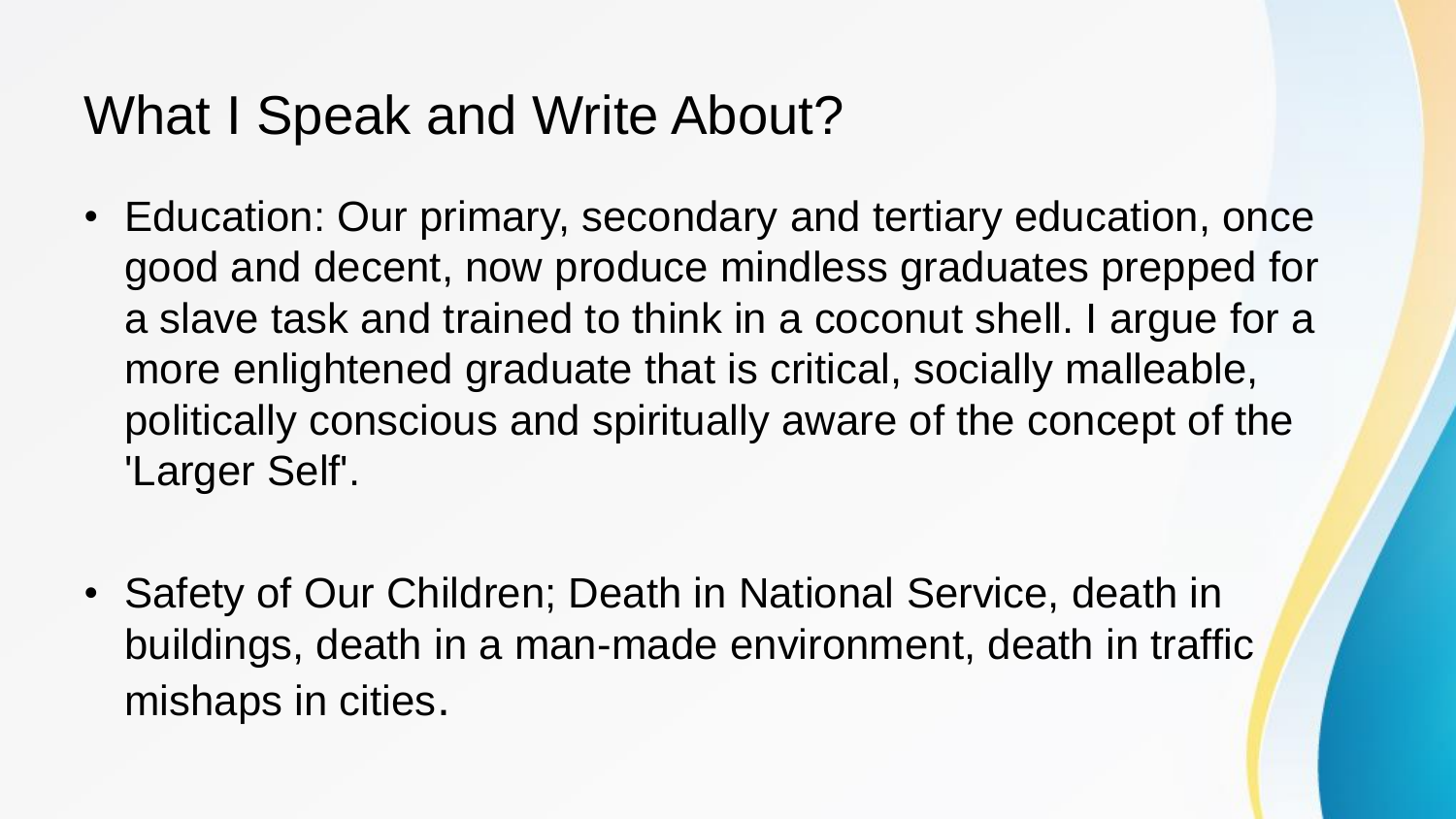## Cont' - What I Speak and Write About?

- Islam: I argue for a progressive, dynamic and inclusive Islam as opposed to the brand that treats others as enemies and 'filthy and stupid unbelievers. I have read over 20,000 hadiths from Bukhari, Muslim, Abu Dawud, Tirmidhi, Muwatta and Sirah Ibnu Ishak to know what is being practised as 'Islam' is no more than a social, cultural and political identity devoid of the spiritual wealth of the way of the Prophet.
- The religious scholars do not possess the modern thinking tools to adapt the traditional teachings into a nation-state concept. there are bringing a 'village mindset' and a tribal framework onto the global stage of politics, economy and social interaction.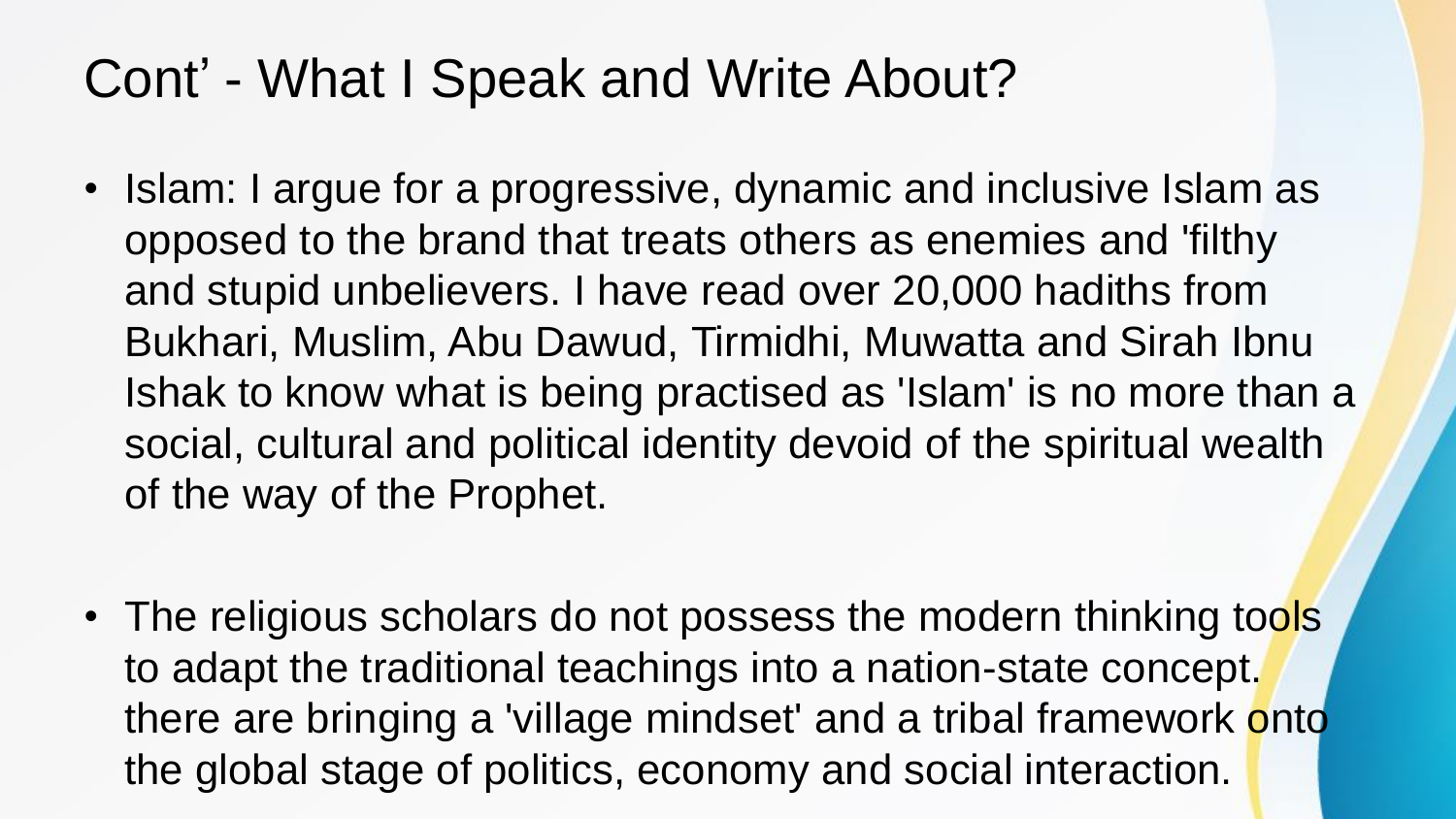#### Cont' - What I Speak and Write About?

• I write about designing new mosques, schools, housing, universities and cities to suit a tropical, democratic, tolerant and harmonious society. Other academics care only about promotion points. Architects and planners treat design as a 'Job' bringing fees for their false lives. Authorities cannot see beyond the rule book which in essence are just guides.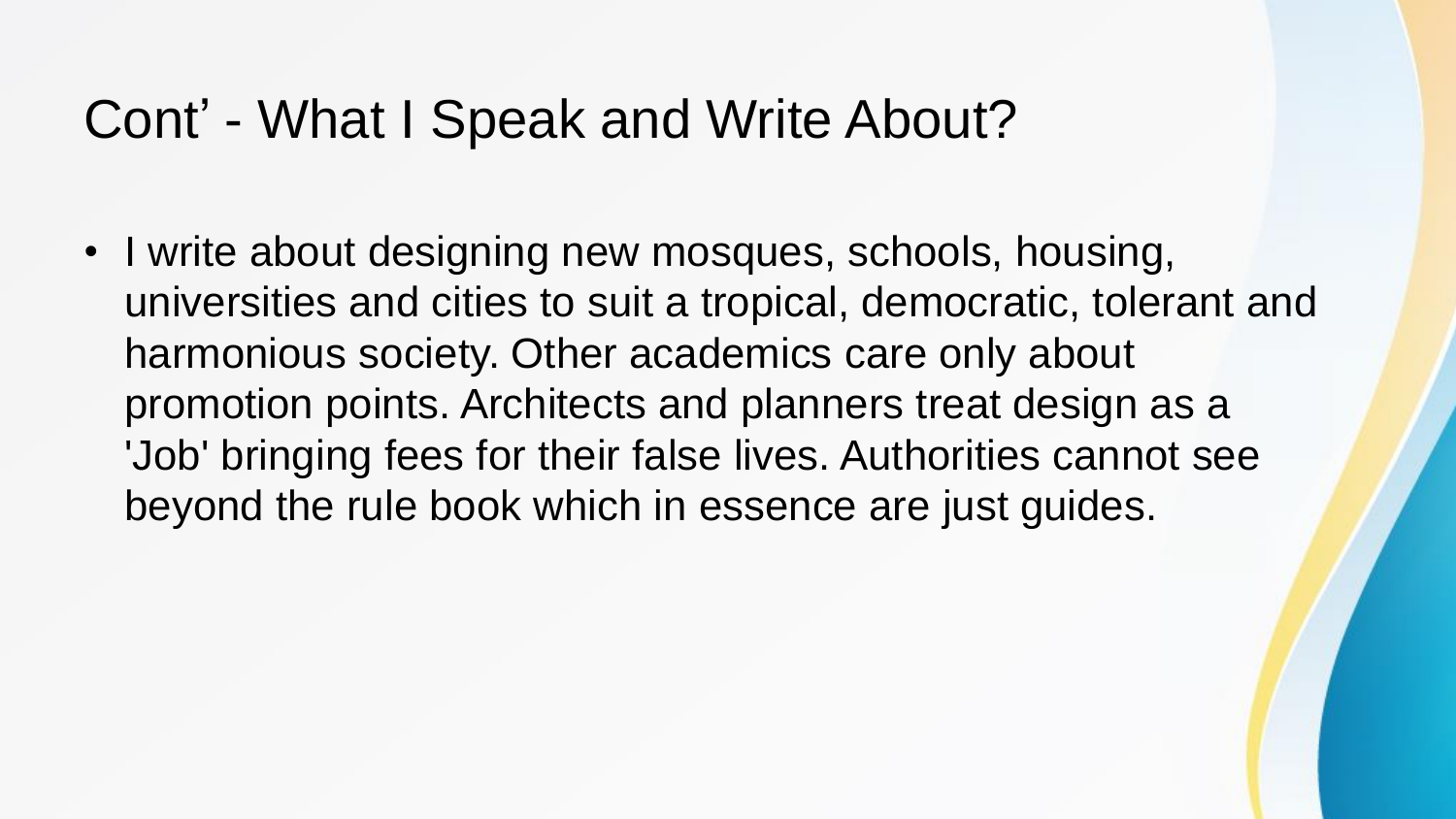## My Philosophy

- I believe that we are spiritual beings trapped in the world of selfish identities created by the mind and ego interpreting the information and fabrics of truth.
- We must unravel these false identities our minds and ego have created and outargue the falsehood of interpreted information and half-facts collected during our lives.
- This path moulds our soul into breaking the bonds and chains of false humanity into a being of compassion and acceptance. This is the original purpose of what is called 'religion' which have been bastardised into institutions serving selfish and cruel ends.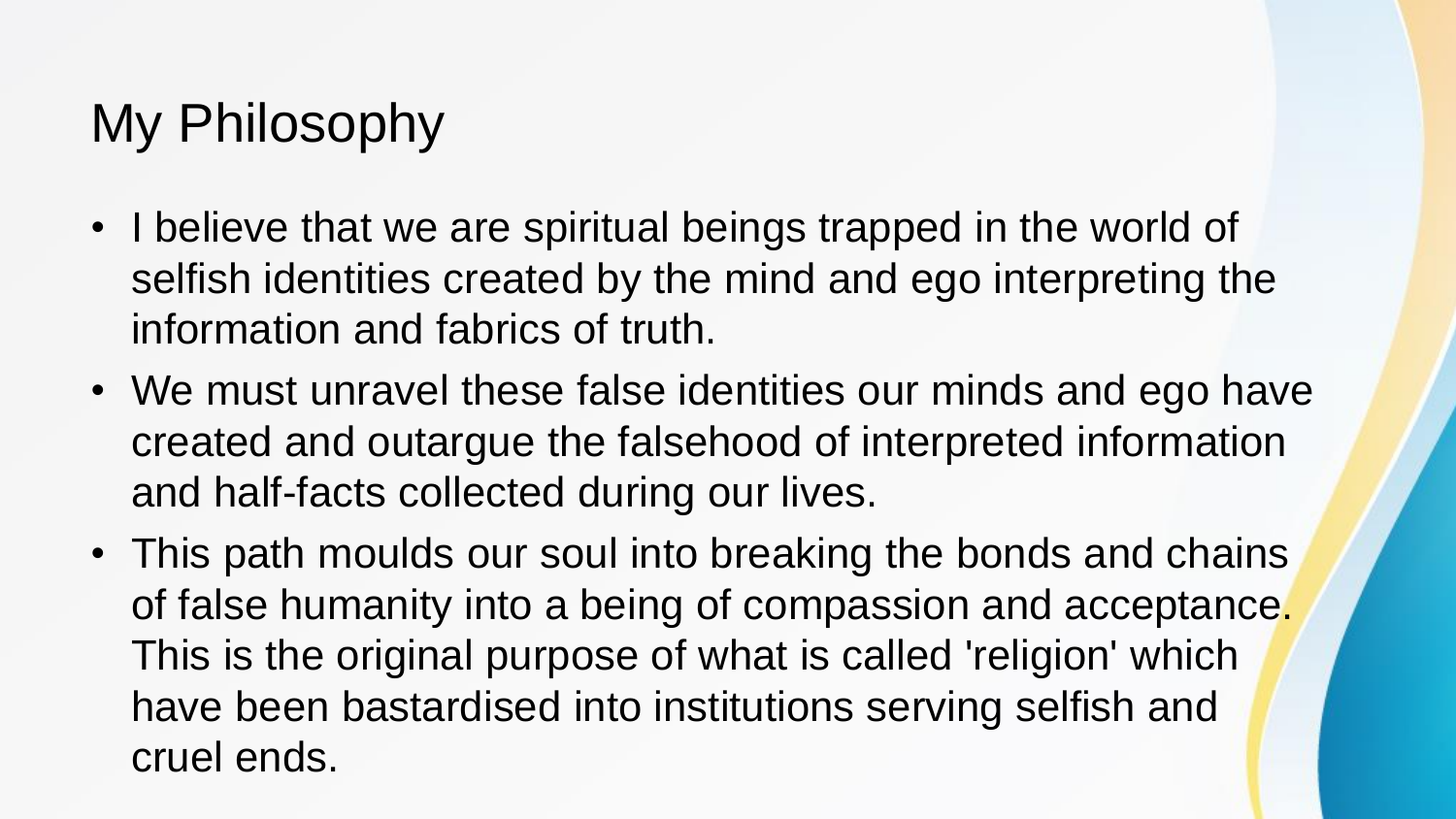## Where do I Speak?

- Public talks at universities, Rotary clubs, institutions, and public gatherings
- Social science and architectural seminars
- Political gatherings
- Forum panelists
- Television interviews
- Newspaper columns, opinion, letters, articles
- Book publications by DBP, UTM, Gerakbudaya, Utusan, ITBM, Pearson, Partridge
- Radio BFM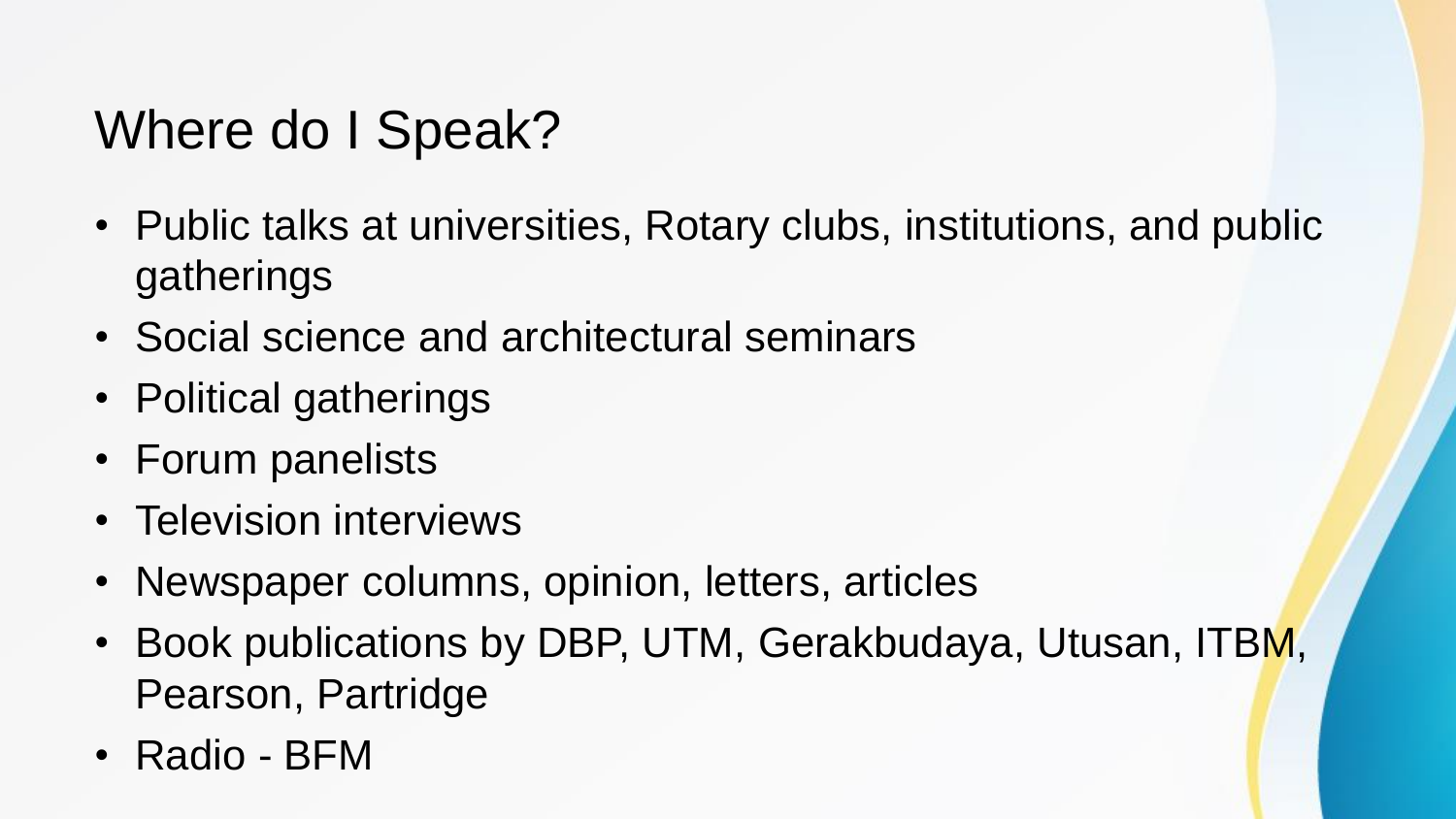## Rules of Speaking

- One issue, one message and three points to explain the message.
- One point is weak, two points are watery, three points is 'fact'. Four Points and you risk people not remembering any!
- Do Not make jokes if you do not know how to measure the audience or you are not a 'famous' personality.
- Be Clear, Courteous and Use a Middle-Level Voice. Too Loud and you are an Ass (donkey). Too soft and you are unimportant and not worth listening to.
- Begin with the Message, Remind the Message and End with the Message; that's how 'dumb' the human mind is!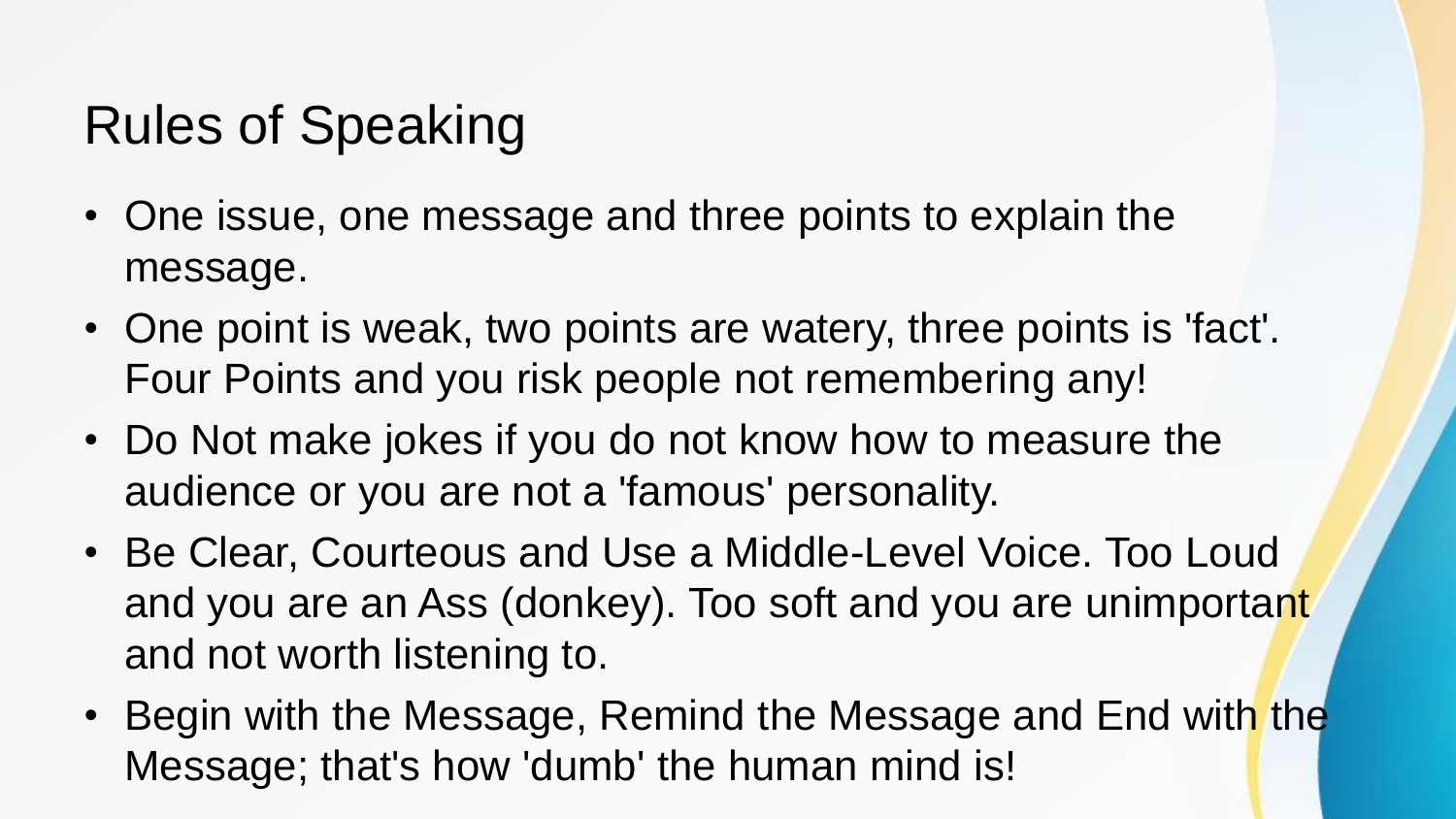## Cont'- Rules of Speaking

- Always expand the issue and never get trapped by a single framework.
- Make a clear stand but emphasise the framework of thought.
- Don't bother with people who stigmatise you with the label 'controversial' when they don't like your statement and they cannot find any effective argument against it.
- End the speech with a different way of describing the issue and message.
- Provide a question mark to be answered in the future to leave the issue alive and ready for your next Invitation! A bait! No one issue can be resolved in a single speech.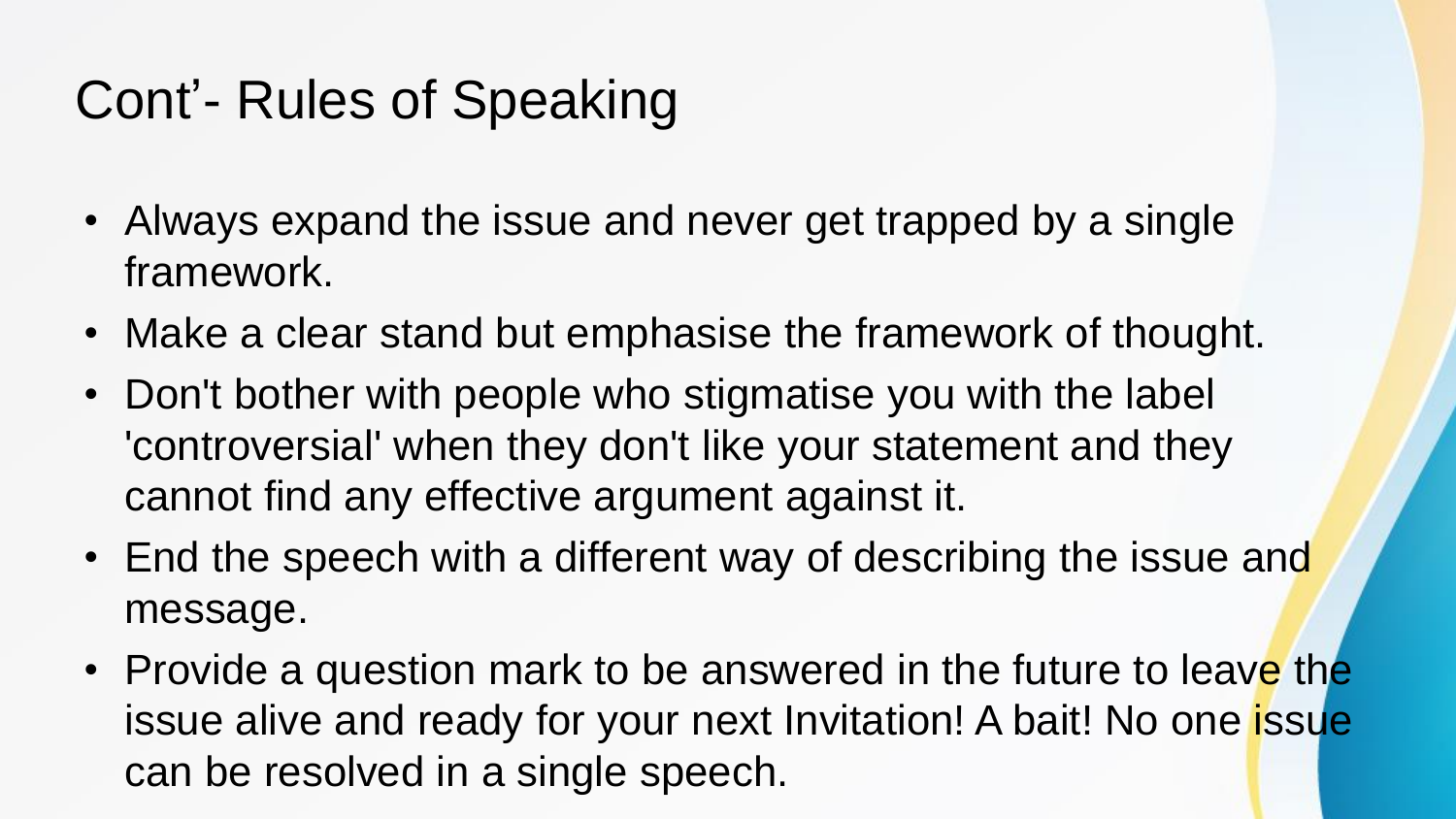### Example 1

- Question: Prof, do you think that the vernacular and religious schools will destroy this nation's basic principle of harmonious living?
- Answer: First of all, I think that both vernacular schools and religious schools in Malaysia have historically given many contributions to the country in terms of producing good people of strong values. However, when we formed Malaysia, there is a need to integrate education so that we could know each other better. I think the national school is an important vehicle for unity but it needs to address many more issues that each different faith and culture are concerned with.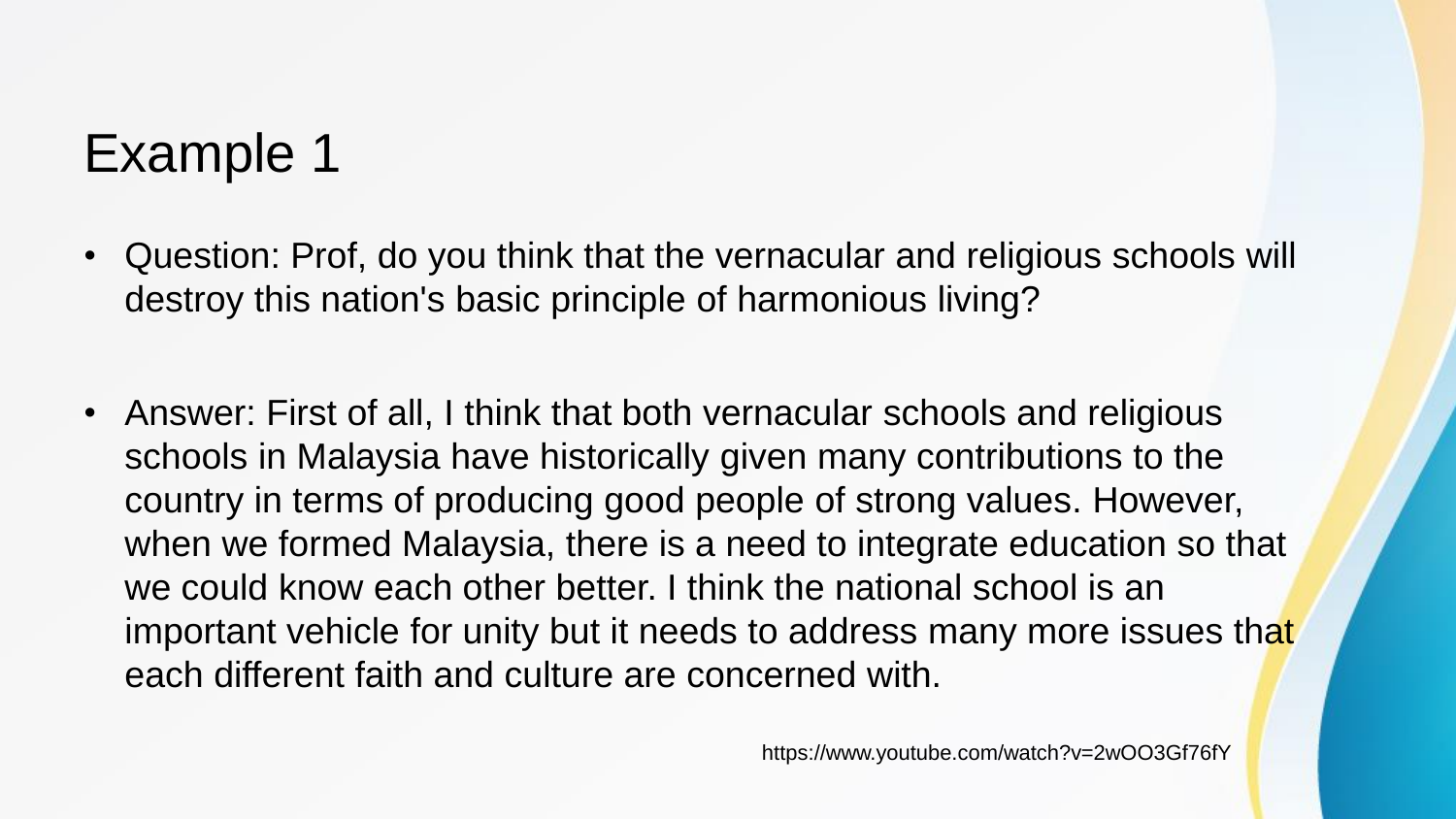### Analysis

- avoid agreeing to the statement although you agree on much to it.
- rephrase the statement within the question of education and unity.
- praise the historical importance and roles of the vernacular and religious schools.
- ultimately mention that we need one stream of school but with a much-improved curriculum related to culture, language and religion.

https://www.youtube.com/watch?v=DX9bGkGOh0g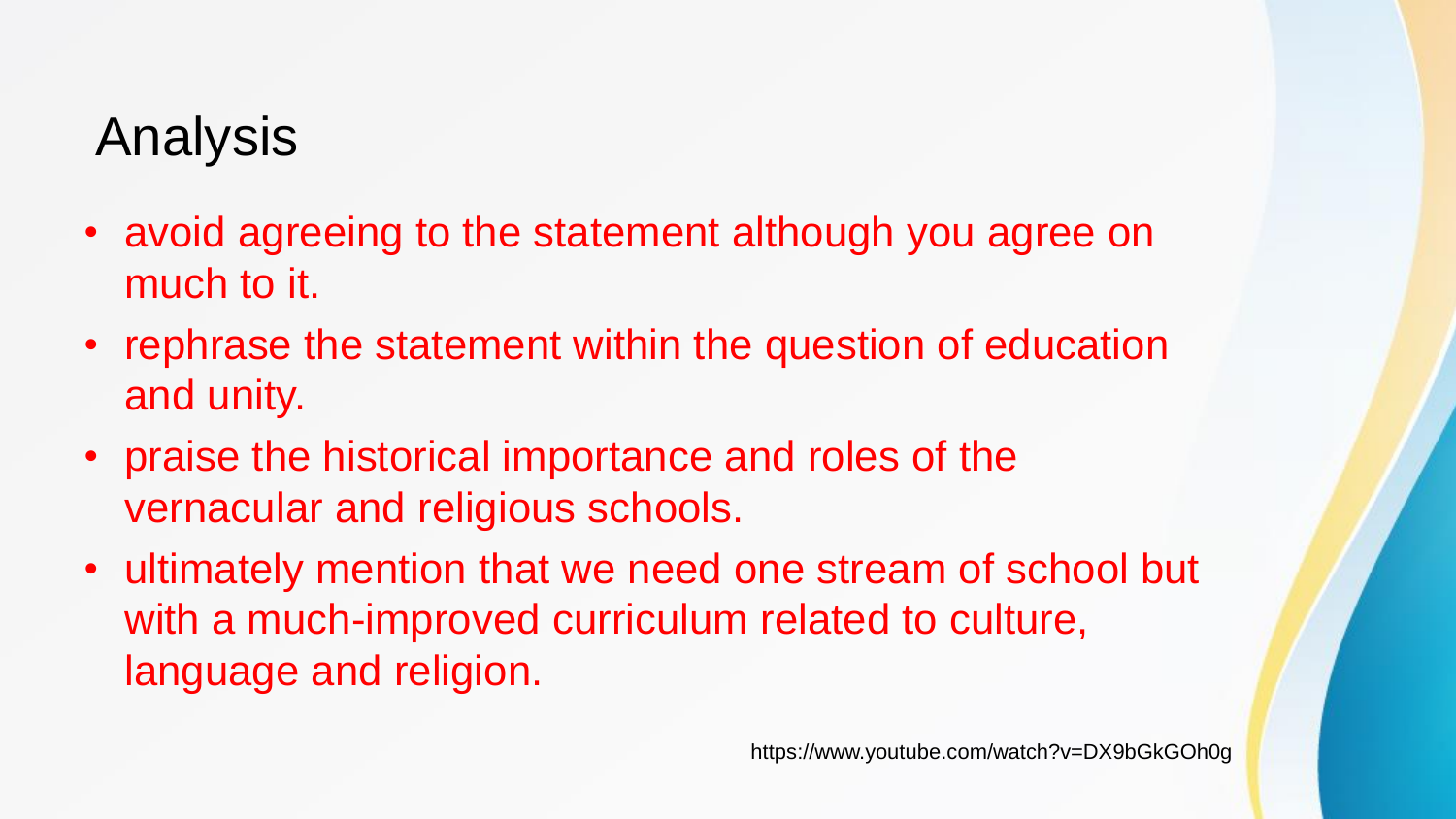### Example 2

- Question: Prof, do you think it was fair that the 5 student activists be disciplined by the UM administration?
- Answer: Well, I do not know what you meant by the phrase 'student activists' but I view that one of the most important aspects of university education is awareness of politics, economy and issues affecting society. I consider students who are aware of these developments in society as future leaders that we should nurture. There are ways in which students could engage society on these issues that would serve UM well as a traditional bastion of education producing leaders of this nation. Being critical of issues is part of a good educational culture or else we would only have engineers, architects and doctors who are no more than robots or tools and not thinking human beings.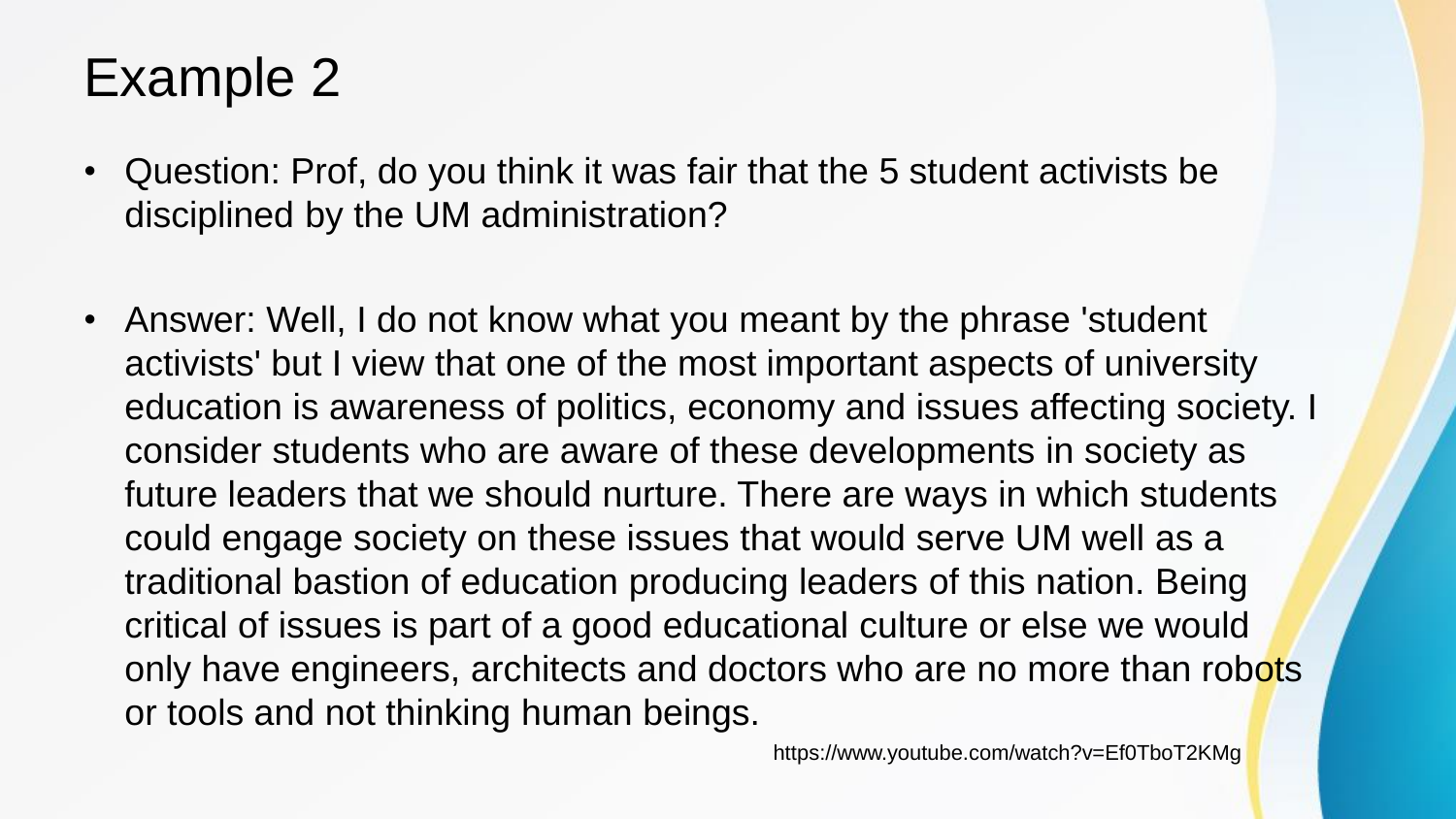### Analysis

- the answer is in agreement that UM was unfair to discipline the students.
- avoid being trapped by the term 'activists' or else authorities will say you are a radical.
- opening up the issue of students with a critical mind are the future leaders.
- reminding the whole purpose of education is to train graduates to think critically and creatively...not just toe the line like lambs to a slaughterhouse.

https://www.youtube.com/watch?v=6pGVqRMqQPM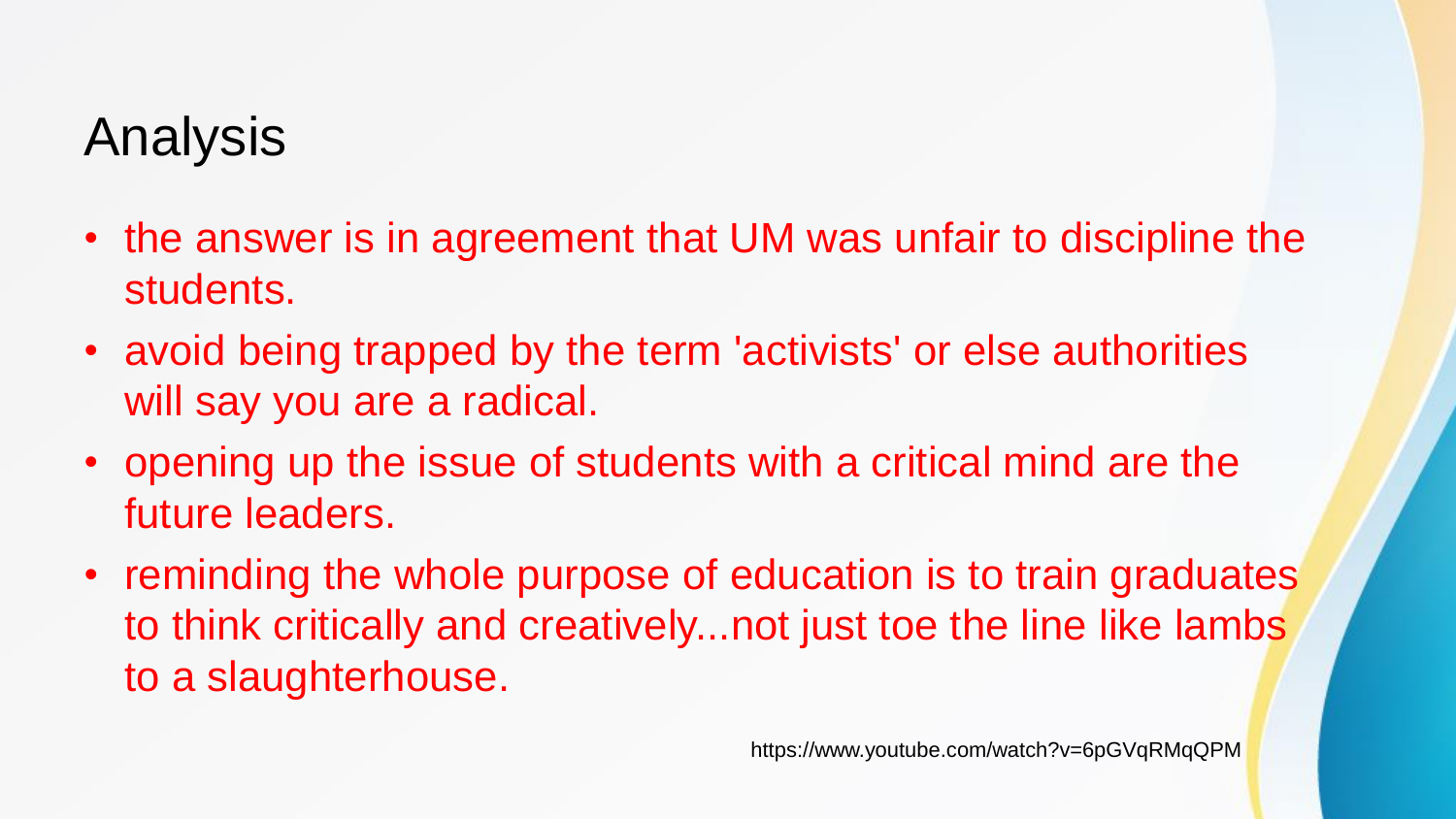### Example 3

- Question: Research has been criticised by civil groups to be selfserving and elitist in Malaysia. So, Prof, how do you respond to such criticism?
- Answer: In traditional terms, the research seeks ultimately the betterment of society through tedious and hardworking efforts by academics working quietly in the background of society. I think the public universities were responsible to deliver much that was demanded of the nation in the last 50 years. The concern of civil society is important as it shows that though much research was done, hardly any seem to be publicised to the general public. I think the issue is in public communication rather than questionable academic practices.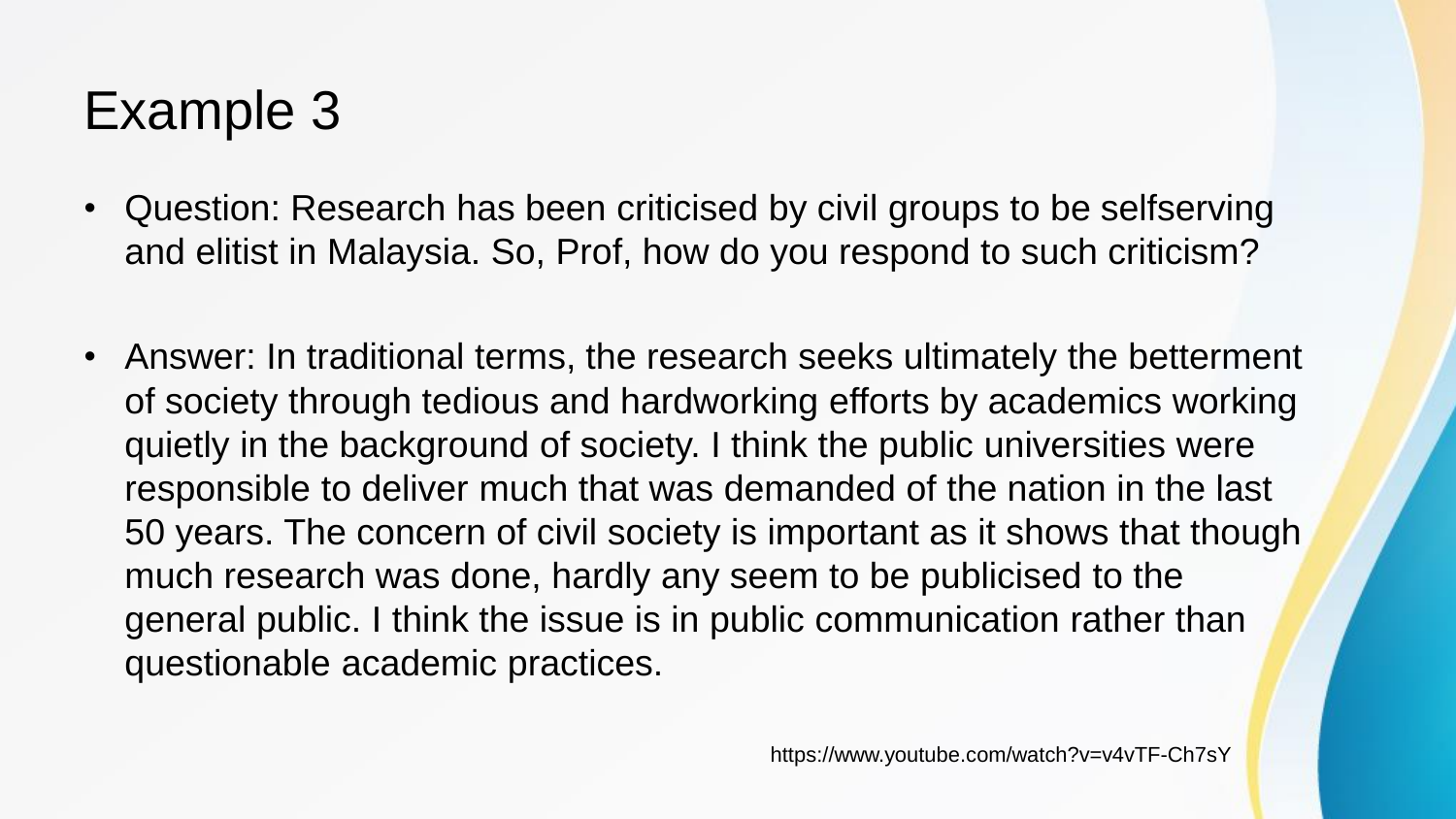### Analysis

- the comment was basically in agreement with the civil groups' position.
- the way to criticise is to NOT look like criticism by opening up first the responsibility of academia to the public interest.
- by praising public universities for their vast contribution, it is now safe to criticise academics for ignoring to publicise their research to society and just do research for their own selfinterest.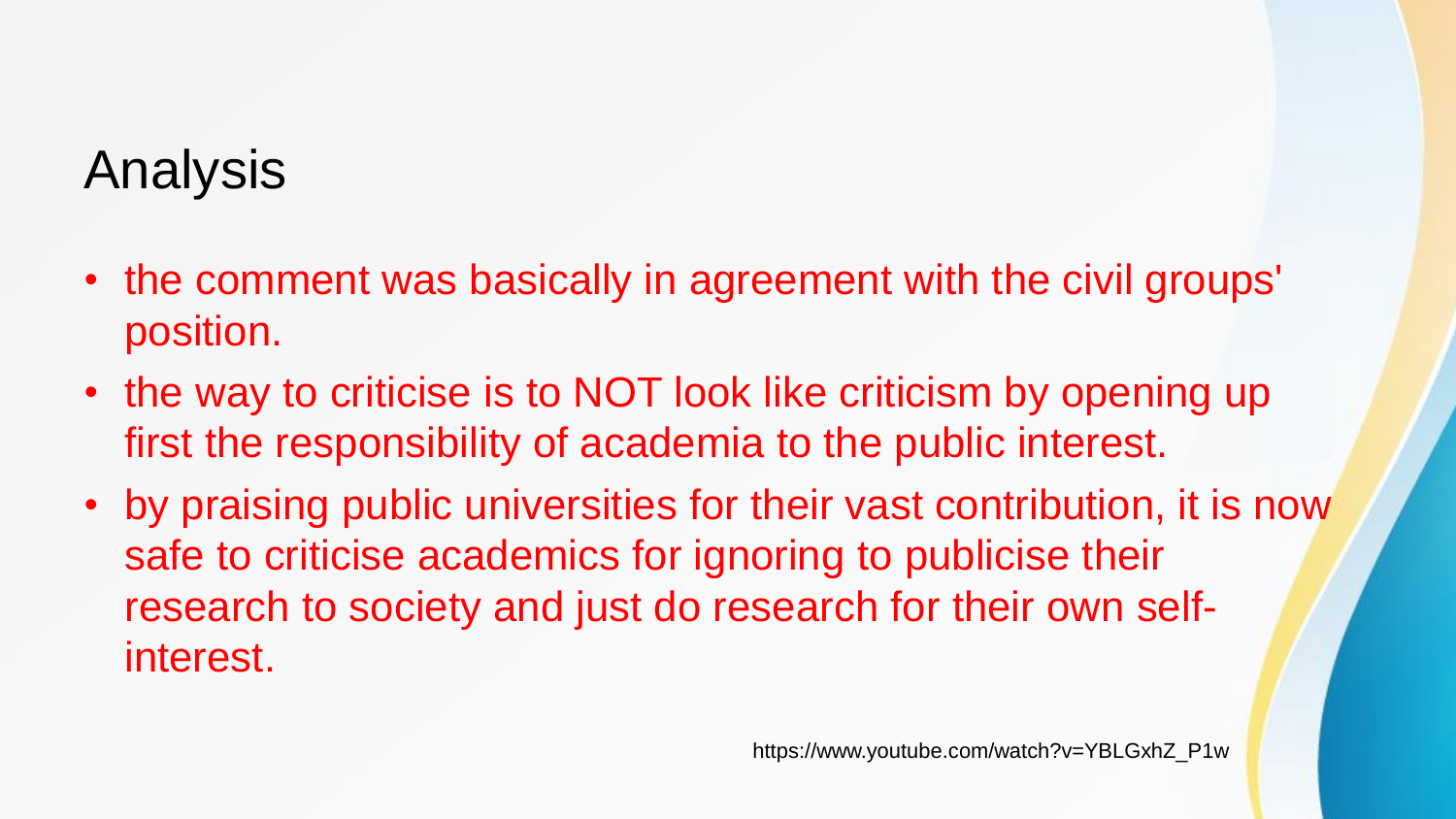## Exercising Silence

- Freedom of Speech also involves the crucial knowledge and attitude of when to be silent.
- When you gauge that any statement will further deteriorate the situation, refrain from speaking.
- When there are obvious threats that would lead to physical and social harm to you or your supporters, do not speak.
- When criticising one group of people, look first before leaping. Who is supporting this group and what is their strength? If they are too strong, then live to speak another day.
- In a tit for tat situation decide when to stop speaking.
- When what you say is part of a bigger force in your favour, it is time to be spiritually silent. Do not let the ego have a field day.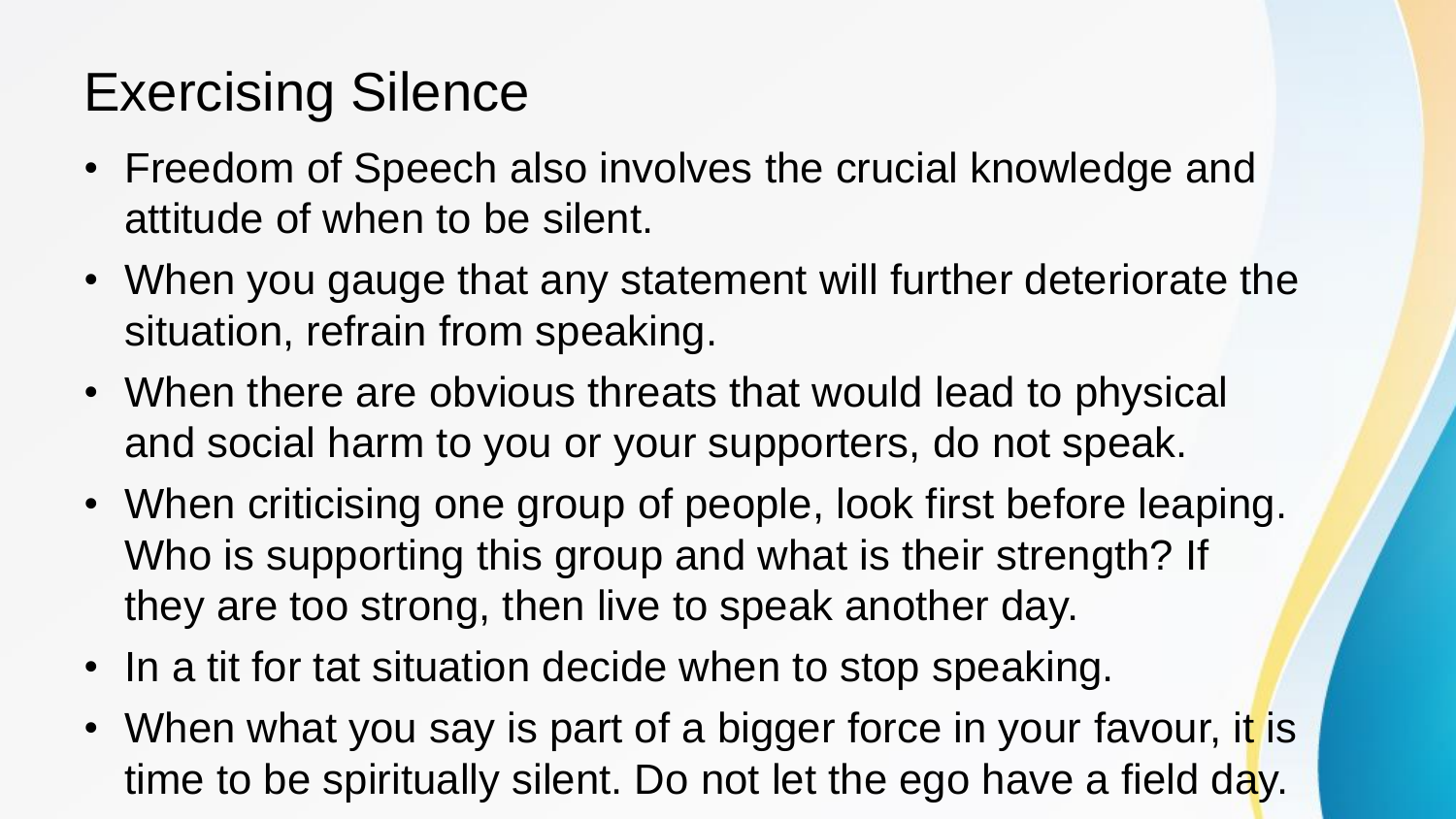## Cont' Exercising Silence

- When criticising one group of people, look first before leaping. Who is supporting this group and what is their strength? If they are too strong then live to speak another day.
- In a tit for tat situation decide when to stop speaking.
- When what you say is part of a bigger force in your favour, it is time to be spiritually silent. Do not let the Ego have a field day.